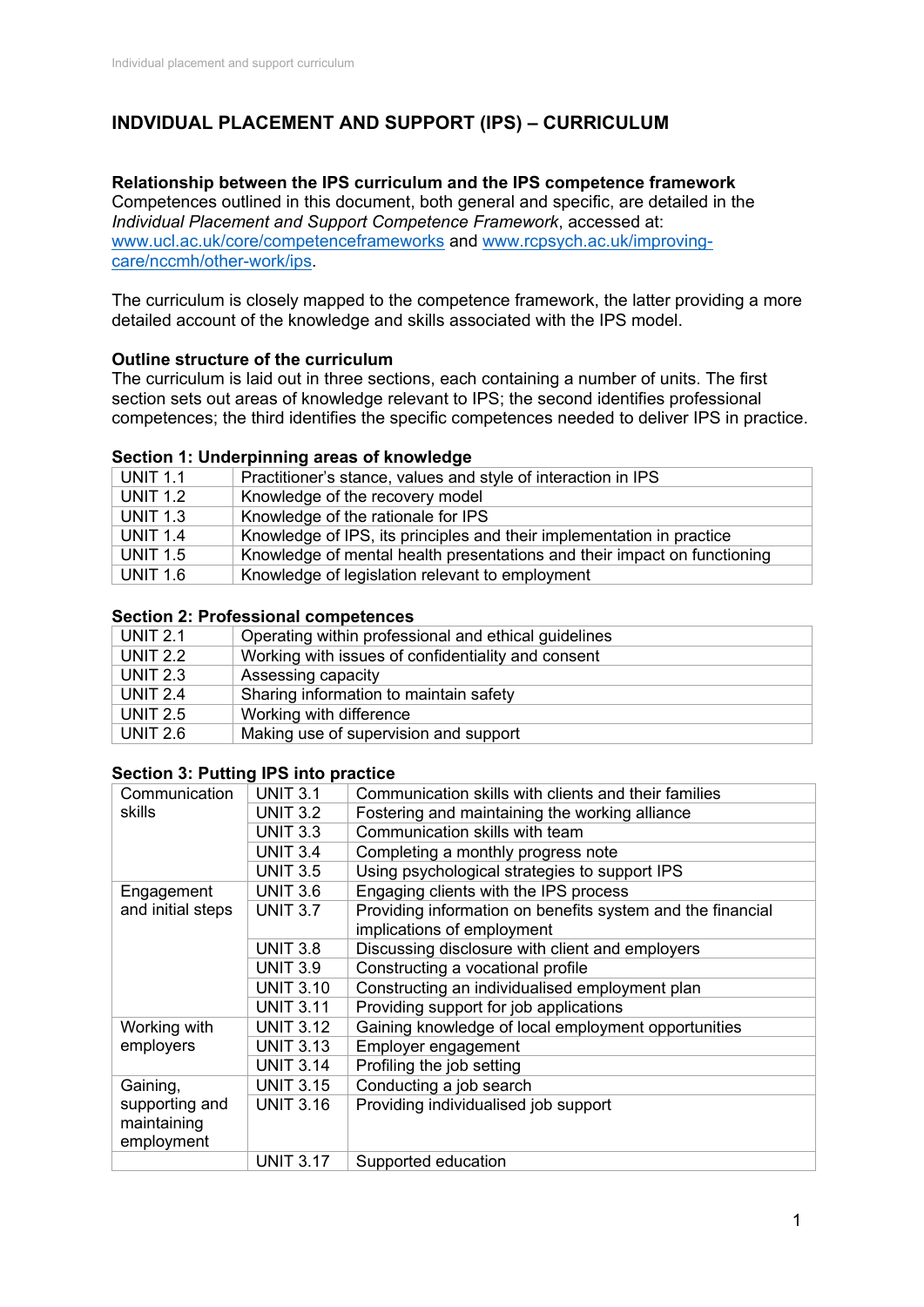## **OVERARCHING AIMS AND OBJECTIVES**

## **AIMS**

a) To increase trainees' background knowledge relevant to the application of IPS b) To provide practical and detailed skills training for working with people who are seeking competitive employment in the context of IPS

## **OBJECTIVES**

At the end of the course trainees will be able to:

- i. Identify and reflect on their own values and attitudes to people with mental health conditions and the implications this has for engagement in IPS
- ii. Demonstrate a critical understanding of the rationale for IPS, the principles that underpin IPS practice and the ways in which these principles are reflected in practice
- iii. Demonstrate knowledge of the application of professional competences and the ways in which these assure practice that is ethically sound and accords with national standards
- iv. Demonstrate effective communication skills with clients
- v. Demonstrate effective communication skills with the mental health team and other relevant agencies
- vi. Demonstrate a capacity to engage clients with the IPS process
- vii. Demonstrate a capacity to carry out all the processes associated with a personalised IPS intervention, from initial engagement through to support for employment
- viii. Demonstrate a capacity to work closely with employers in order to identify and support job placements
- ix. Manage challenges arising in the implementation of an IPS intervention
- x. Demonstrate self-direction in tackling and solving problems that arise in the course of an IPS intervention
- xi. Demonstrate an ability to adapt IPS interventions sensitively to the needs of each individual client, and assure equitable access for people from diverse cultures and with different values
- xii. Understand the importance of multi-agency and inter-professional working and collaboration and work effectively with other professionals

#### **LEARNING AND TEACHING STRATEGY**

The specific learning and teaching strategy will be decided by the training provider. An overarching teaching strategy would usually link learning within teaching days with supervised practice, and include:

- i. Didactic, experiential and skills-based workshops providing students with a strong foundation in the clinical procedures of working with people with mental health problems who are seeking competitive employment.
- ii. Skills-based competences developed through experiential work and role play
- iii. Self-directed study to include general and specific reading for each module and reading for each teaching session plus reference to online resources.
- iv. Use of clinical vignettes, client involvement and problem-based learning

It is strongly recommended that appropriate supervision with health professionals with specific expertise in IPS is integrated with training.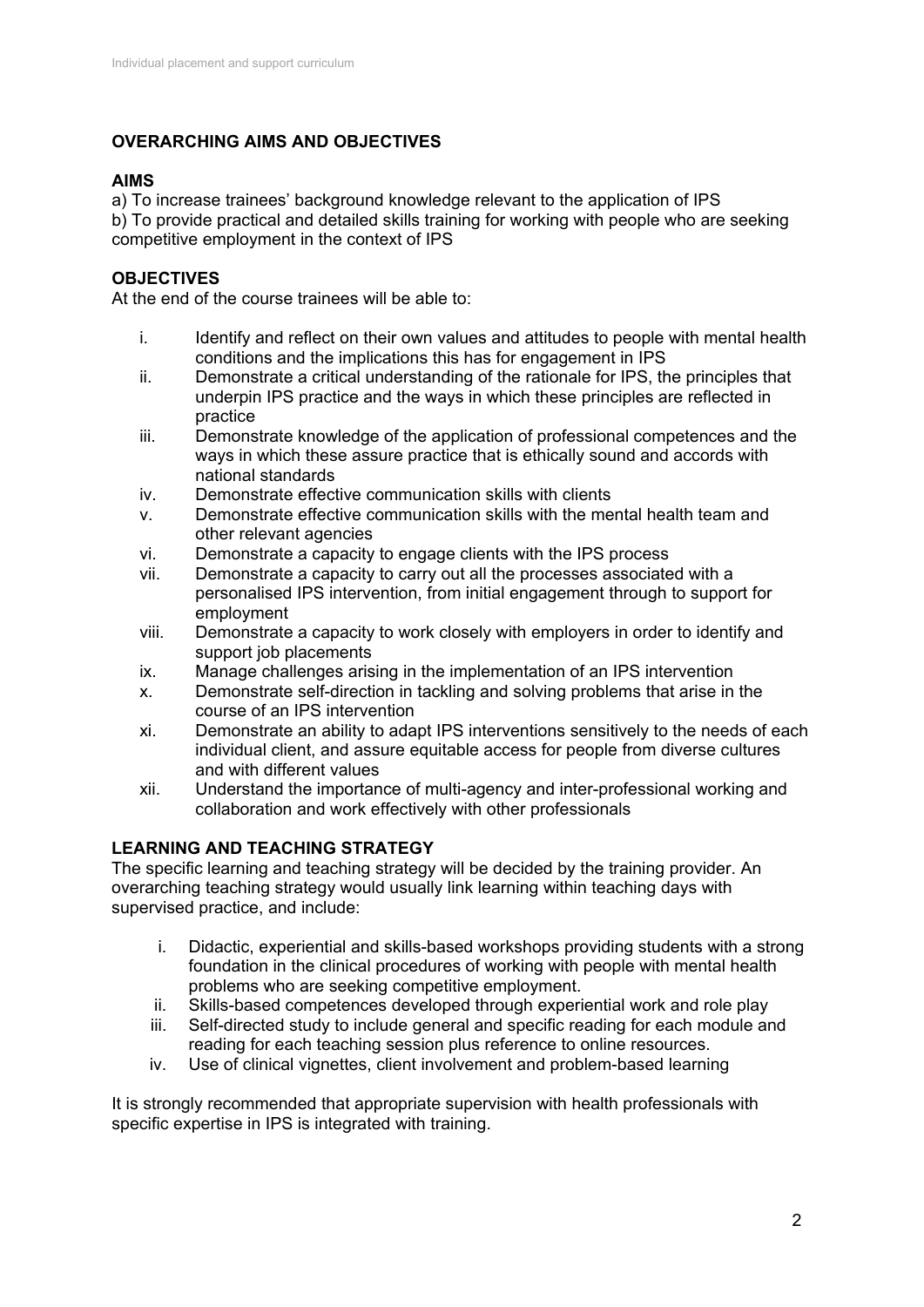#### **Usual structure of training**

Training is expected to be spread across a number of days (to facilitate learning between teaching sessions, and to help services to release staff to attend).

#### **Assessment of competence/training evaluation**

Specific details of formative and summative assessments of learning and clinical competence will be for programmes to identify, in part dependent on whether and how credits for the programme are assigned. However, it is assumed that supervision of practitioners will include direct observation of their practice, in turn affording competencebased feedback, with local arrangements in place to manage any areas of significant concern.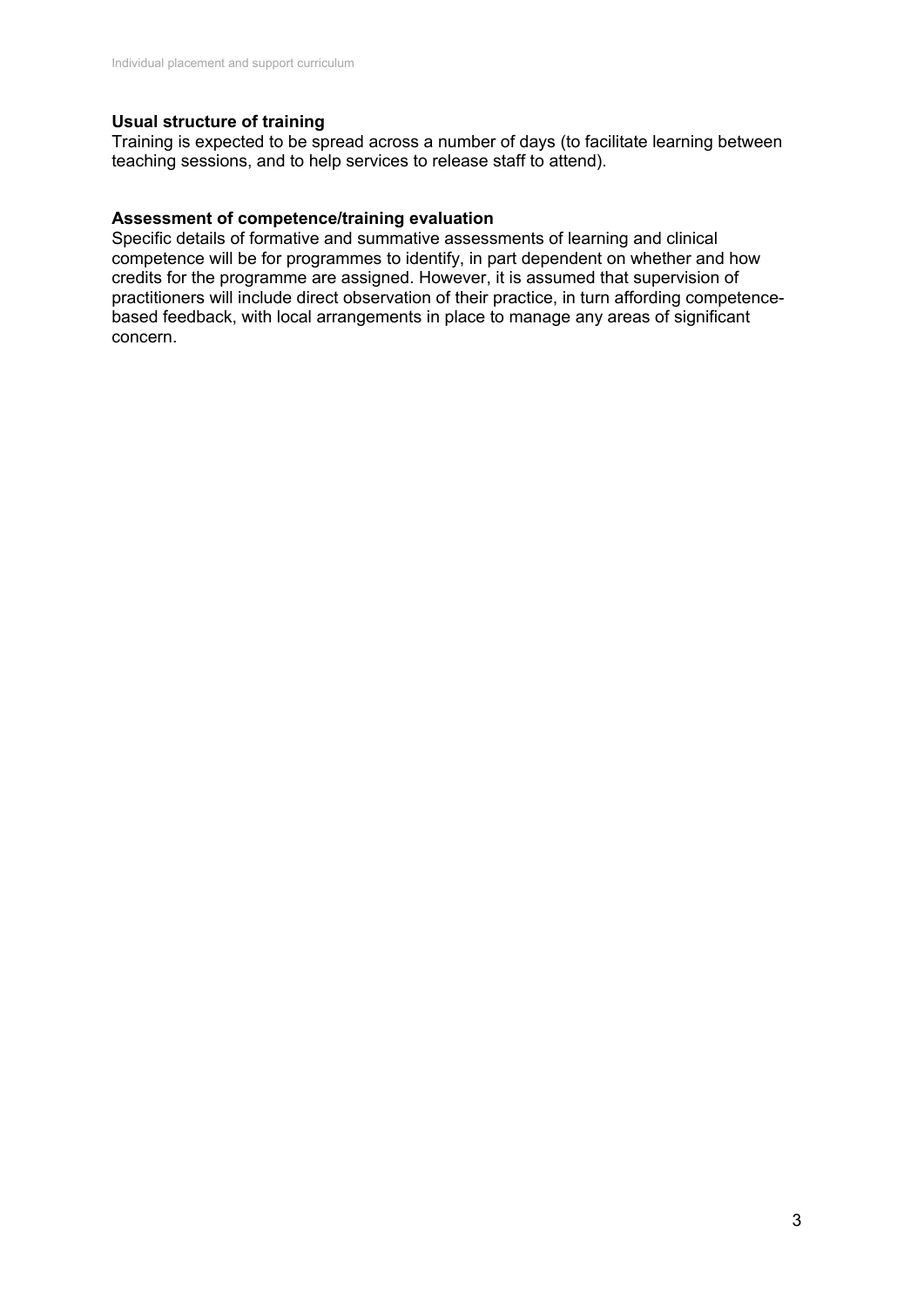# **CURRICULUM FOR INDIVIDUAL PLACEMENT AND SUPPORT (IPS)**

## **SECTION 1: UNDERPINNING AREAS OF KNOWLEDGE**

## **UNIT 1.1 Practitioner's stance, values and style of interaction in IPS**

**Aims:** To help practitioners reflect on their beliefs, values and attitudes in relation to IPS and the clients with whom they will be working.

## **Competences covered in this unit:**

Ability to draw on knowledge that:

- the IPS model rests on the foundation of a collaborative relationship with clients, their families and carers
- IPS interventions focus on the strengths, resources and assets of clients and their families/carers
- practitioners should work with each client to agree a shared language that embodies the ways in which they understand their problems and concerns

Ability for practitioners to draw on knowledge of the importance of:

- operating in a spirit of hope and optimism, and an ability to foster these attitudes in clients, their carers and any professional teams with whom the practitioner is working
- working in a manner consistent with the belief that clients have a right to employment in competitive (as opposed to sheltered) employment
- focusing on the whole person, their social context, and their individual, cultural and spiritual and religious preferences.
- reflecting on their own beliefs, attributions and assumptions about the factors that contribute to clients accessing and maintaining employment
- reflecting on (and moderating) their emotional and behavioural responses to the client, and in particular their beliefs about the client's difficulties and the practitioner's ability to help

Ability to draw on knowledge of the importance of:

- maintaining a style of interaction that is consistently open, responsive and transparent
- addressing the risk that clients feel disempowered by working towards a relationship in which all parties can respect and learn from each other's expertise and perspective

## **UNIT 1.2 Knowledge of the recovery model**

**Aims:** To ensure that practitioners have knowledge of the recovery model and its relationship to IPS.

#### **Competences covered in this unit:**

Ability to draw on knowledge that the recovery model underpins the work of IPS services Ability to draw on knowledge of the key principles of the recovery model Ability to draw on knowledge that engendering hope, gaining a sense of control and being afforded opportunity are key elements of the recovery model

Ability to draw on knowledge of the importance of helping clients to become active participants in their own care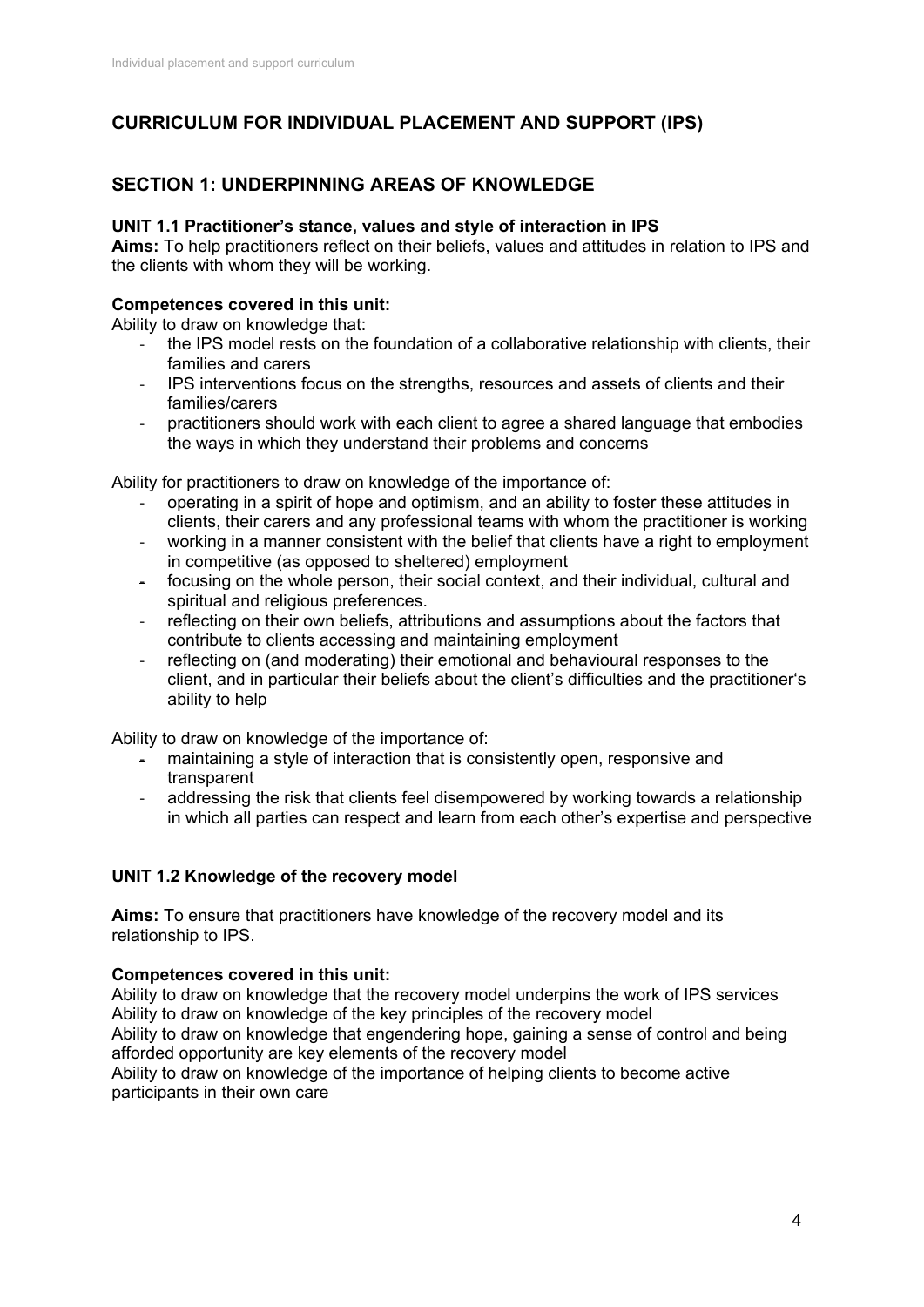## **UNIT 1.3 Knowledge of the rationale for IPS**

**Aims:** To ensure that practitioners have knowledge of the evidence base and the rationale for IPS.

#### **Competences covered in this unit:**

Ability to draw on knowledge of the evidence base for the effectiveness of IPS Ability to draw on knowledge of the rationale for IPS and its focus on helping clients gain and sustain employment:

- that employment is an important and socially usual role for adults
- that gaining (and/or regaining) employment is an important part of recovery
- that most people with serious mental illness want to work

Ability to draw on knowledge of the potential benefits of paid employment Ability to draw on knowledge of the potential negative impacts of unemployment Ability to understand and interpret the IPS Fidelity Scale

## **UNIT 1.4 Knowledge of IPS, its principles and their implementation in practice**

**Aims:** To give practitioners an understanding of the principles underpinning IPS and the ways in which these influence its implementation.

#### **Competences covered in this unit:**

Ability to draw on knowledge of the basic principles that underpin and structure IPS:

- that IPS is open to every person with severe mental health problems who wants to work
- that the goal is for the person to obtain competitive employment (jobs that exist in the open labour market)
- that the search for a job starts soon after a person expresses interest in working
- that the client's preferences guide decisions and are honoured
- that the intervention includes counselling about benefits
- that employment specialists systematically develop relationships with employers
- that support is offered in the long term (and individualised)
- that employment services are integrated with mental health services

Ability to draw on knowledge of the IPS Fidelity Scale and its application in monitoring service implementation and measuring progress

#### **UNIT 1.5 Knowledge of mental health presentations and their impact on functioning**

**Aims:** To give practitioners an understanding of mental health presentations seen in IPS services and the ways in which these affect a client's functioning

#### **Competences covered in this unit:**

Ability to draw on knowledge of mental health presentations in people with whom employment specialists will be working

Ability to draw on knowledge of the ways in which serious mental health problems present Ability to draw on knowledge of the social, psychological, family and biological factors associated with the development and maintenance of mental health problems Ability to draw on basic knowledge of the psychological and pharmacological interventions usually offered to people with mental health problems

Ability to draw on knowledge of the ways in which mental health problems can affect functioning and individual development

Ability to draw on knowledge of factors that promote wellbeing and emotional resilience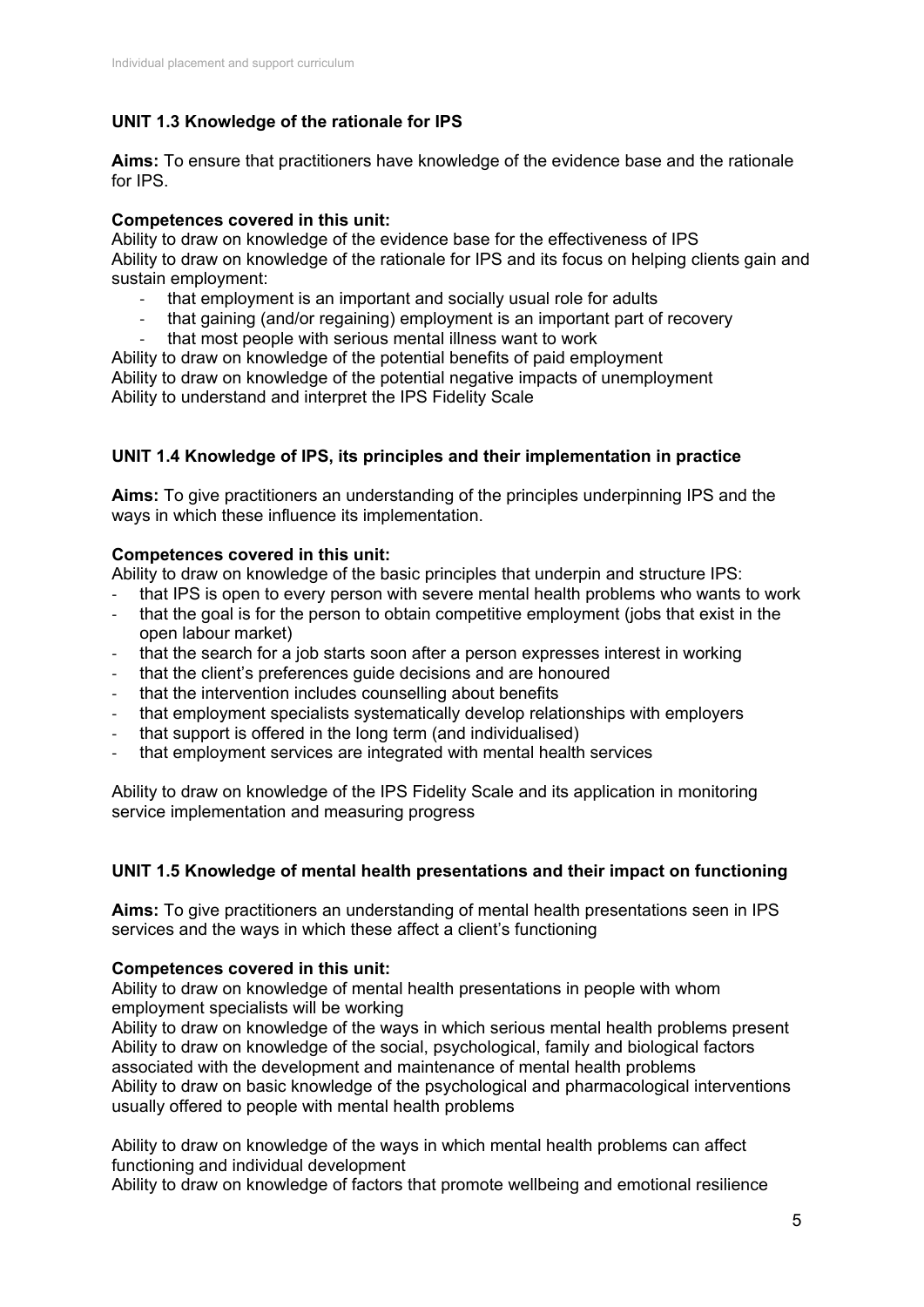Ability to draw on knowledge that, when contrasted to the general population, people with severe mental health problems have a higher risk of developing physical illnesses

## **UNIT 1.6 Knowledge of legislation relevant to employment**

**Aims:** To give practitioners basic knowledge of employment legislation relevant to employment.

#### **Competences covered in this module:**

Ability to draw on basic knowledge of employment legislation, and particularly the Equality Act 2010, and the ways in which this sets out fundamental rights in relation to:

- the recruitment process
- the terms and conditions set out in employment contracts
- the definition of 'disability'
- expectations relating to reasonable adjustments
- procedures relating to the disclosure of disabilities

Ability to draw on basic knowledge of employment legislation regarding the provision of flexible working patterns in order to assure equal opportunities

Ability to draw on knowledge of appropriate resources, when there are complex legal or mediation issues which need to be resolved

## **SECTION 2: PROFESSIONAL COMPETENCES**

#### **UNIT 2.1 Knowledge of, and ability to operate within, professional and ethical guidelines**

**Aims:** To give practitioners knowledge of professional and ethical guidelines that govern IPS practice.

#### **Competences covered in the unit:**

Ability to draw on knowledge of the need to interpret and apply ethical and professional guidance to each person with whom the practitioner works

Ability to draw on knowledge of mental health legislation relevant to professional practice Ability to draw on knowledge of the relevant codes of ethics and conduct that apply to all practitioners, and to the profession of which the worker is a member

Ability to draw on knowledge of national policies and their local implementation in relation to:

- capacity and consent
- confidentiality
- data protection

#### *Autonomy*

Ability for practitioners to work autonomously while also recognising the limits of their own competence and not attempt to practise an intervention for which they do not have appropriate training

#### *Identifying and minimising the potential for harm*

Ability to respond promptly when there is evidence that the actions of a colleague put a client or another colleague, at risk of harm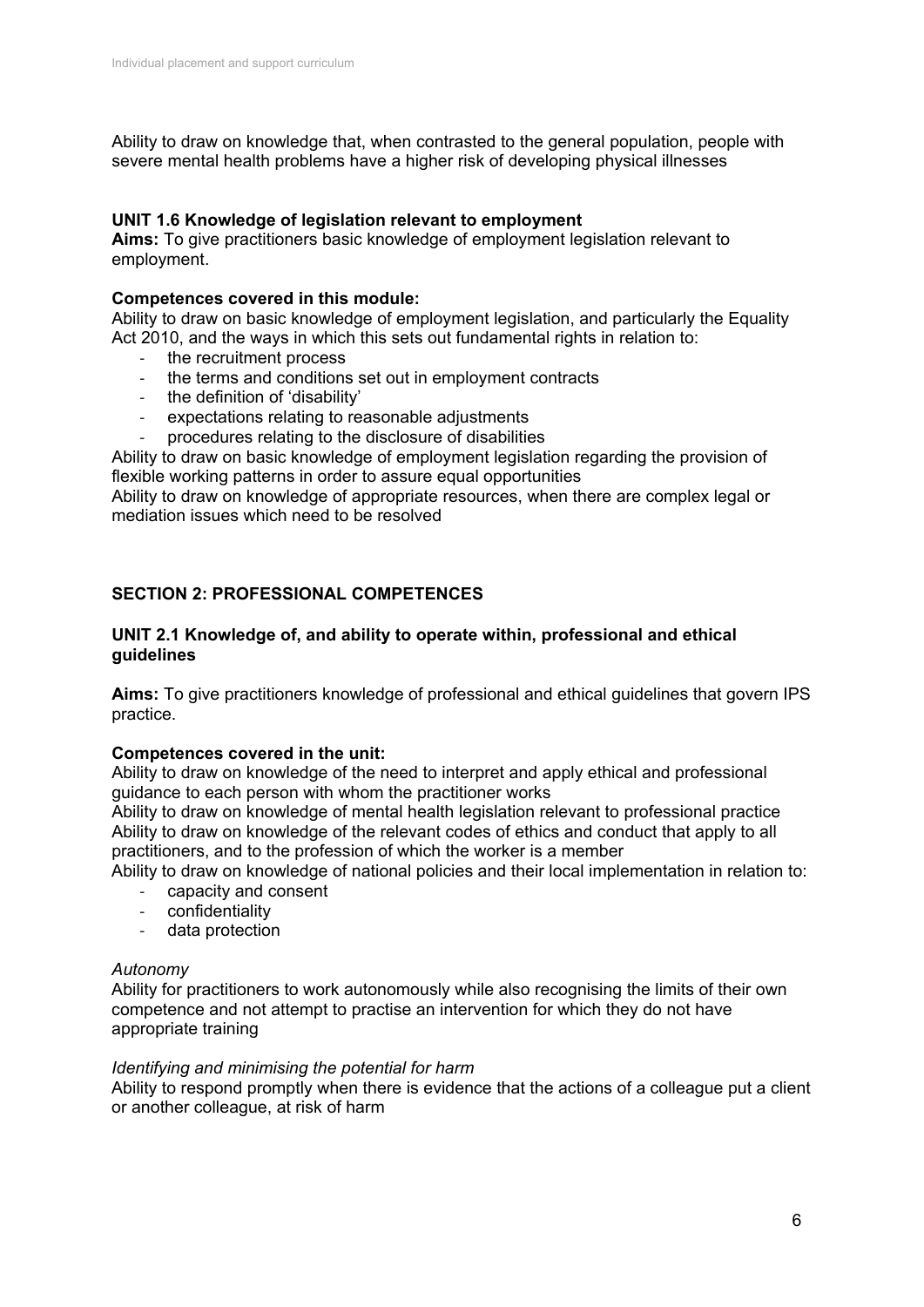#### *Sharing information to maintain safety*

Ability to draw on knowledge of the conditions under which it is appropriate to breach confidentiality

Ability to judge when it is in the best interests of the person to disclose information, taking into account their wishes and views about sharing information

Ability to judge when sharing information within and between agencies can help to manage risk

Ability to discuss concerns about disclosure with colleagues

#### *Safe return to work planning*

Ability to develop a safe return to work plan which identifies relevant risk and safety issues and how they can be mitigated and managed

#### *Maintaining appropriate standards of conduct*

Ability to ensure that clients are treated with dignity, respect, kindness and consideration Ability to maintain boundaries

Ability for practitioners to recognise the need to maintain standards of behaviour that conform with professional codes of conduct both in and outside the work context Ability for practitioners to accurately represent their qualifications, knowledge, skills and experience

#### *Maintaining standards of competence*

Ability to maintain and update skills and knowledge through participation in continuing professional development

#### *Documentation*

Ability to complete a record for each client that is maintained in line with local and national policy and guidance

Ability to ensure records are stored securely, in line with local and national policy and guidance

Ability to complete service templates (e.g. vocational profile, action plans) Ability to provide accurate and timely data for service reports

#### *Advocating for users of services*

Ability to work with others to promote the health and well-being of clients, their families and significant others in the wider community

Ability to respond to complaints about care or treatment in a prompt, open and constructive fashion

#### **UNIT 2.2 Knowledge of, and ability to work with, issues of confidentiality and consent**

**Aims:** To give practitioners knowledge of policies on confidentiality and information sharing both within and between teams or agencies.

#### **Competences covered in this unit**

Ability to draw on knowledge of national and local policies on confidentiality and information sharing, both within and between teams or agencies

Ability to draw on knowledge relevant to the capacity of individuals to give consent to IPS

#### *Gaining informed consent for an intervention*

Ability to give clients the information they need to decide whether to proceed with IPS Ability to invite and to actively respond to questions regarding IPS and to address any concerns or fears regarding IPS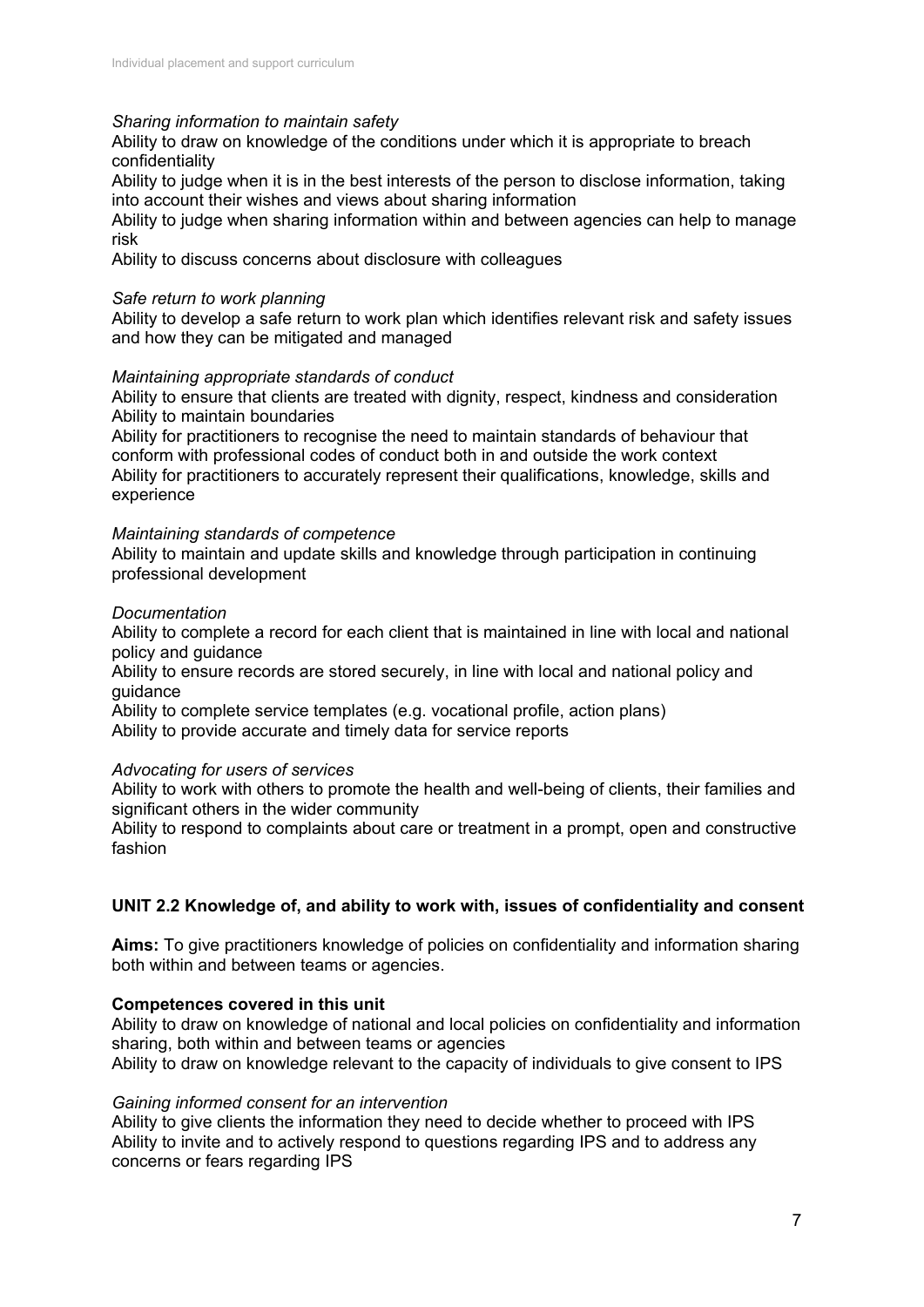*Drawing on knowledge of confidentiality and information sharing* Ability to draw on knowledge of parties to whom a duty of confidentiality is owed Ability to draw on knowledge of conditions under which sharing information does or does not breach confidentiality Ability to draw on knowledge of the conditions under which it is appropriate to breach confidentiality

*Assessing the client's capacity to consent to information sharing* Ability to gauge the client's capacity to give consent to information sharing

*Informing relevant parties about issues of confidentiality and information sharing* Ability to explain the limits of confidentiality and circumstances in which it may be breached Ability to inform all relevant parties about local service policy regarding the ways in which information will be shared, and to seek their consent to these procedures Ability to draw on knowledge that safeguarding needs usually take precedence over issues of consent and confidentiality

#### *Sharing information appropriately and securely*

Ability to draw on knowledge of national and local guidance when sharing information Ability to share information securely, in line with national and local policies

#### **UNIT 2.3 Ability to assess capacity**

**Aims:** To give practitioners knowledge of capacity and the ways in which it is assessed.

#### **Competences covered in this unit**

*Knowledge of how capacity is defined*

Ability to draw on knowledge of the legal definition of capacity

Ability to draw on knowledge that capacity should be assessed in relation to major decisions that affect people's lives

Ability to draw on knowledge that incapacity can be temporary, indefinite, permanent or fluctuating

Ability to draw on knowledge that diagnosis alone cannot be used to make assumptions about capacity

#### *Assessment of capacity*

Ability to ensure that judgements regarding capacity take into account any factors that make it hard for the client to understand or receive communication, or to make themselves understood

#### **UNIT 2.4 Sharing information to maintain safety**

**Aims** To give practitioners knowledge of local policies and procedures for managing risk and maintaining safety (specifically, the risk of harm to self and risk to others).

#### **Competences covered in this unit**

Ability to draw on knowledge that it is appropriate to breach confidentiality when withholding information could place the person at risk of significant harm

Ability to judge when it is in the best interests of the client to disclose information, taking into account their wishes and views about sharing information, but holding in mind:

- that disclosure is appropriate if it prevents serious harm to a client who lacks capacity
- the immediacy of any risk of suicide or self-harm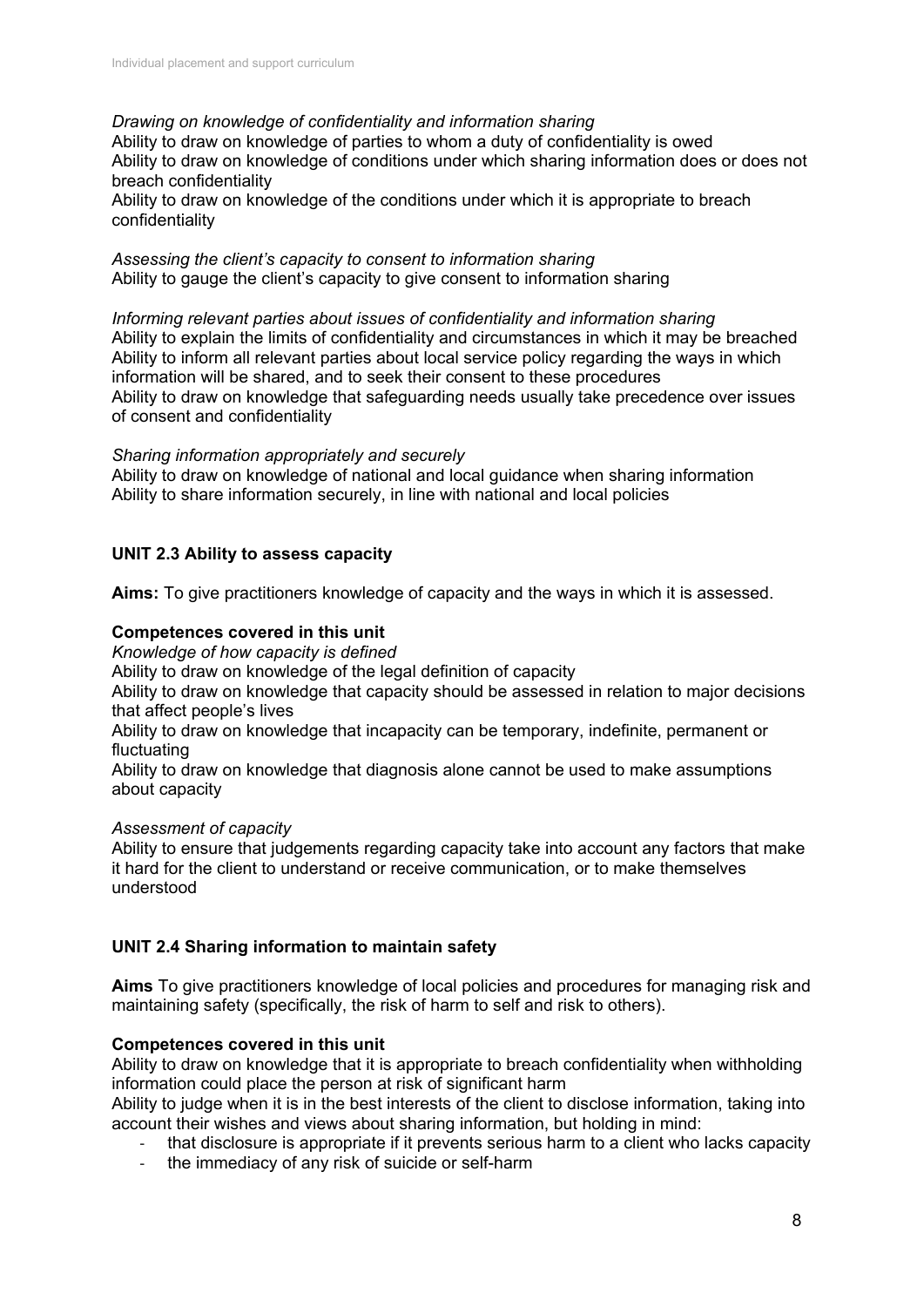## **UNIT 2.5 Working with difference**

**Aims:** To give practitioners knowledge of the issues relating to working with difference.

## **Competences covered in this unit**

*Knowledge of the significance for practice of specific beliefs, practices and lifestyles* Ability to draw on knowledge that the demographic groups included in discussion of 'different' beliefs, practices or lifestyles are usually those that are potentially subject to disadvantage and/or discrimination

Ability to maintain an awareness of the potential significance for practice of social and cultural variation across a range of domains

Ability to draw on knowledge of the relevance and potential impact of social and cultural factors on the effectiveness and acceptability of IPS

*Knowledge of social and cultural factors which may have an impact on access to the service* Ability to draw on knowledge of cultural issues that commonly restrict or reduce access to interventions

Ability to draw on knowledge of the potential impact of socioeconomic status on access to job-related resources and opportunities

Where people from a specific sociodemographic group are regularly seen within a service, an ability to draw on knowledge of relevant beliefs, practices and lifestyles

Ability to identify protective factors that may be conferred by membership of a specific sociodemographic group (e.g., the additional support offered by an extended family) Ability to develop an understanding of clients' culture and world view, and the implications of any culturally specific customs or expectations for the ways in which problems are described and presented

#### *Adapting communication*

Where the practitioner does not share a person's language, an ability to identify appropriate strategies to enable their full participation in the assessment or intervention Ability to adapt communication with people who have a disability

*Demonstrating awareness of the influence of the practitioner's own background* Ability for practitioners of all backgrounds to draw on an awareness of their own group membership and values and how these may influence their perceptions of the client, their problem and the relationship between the client and the employment specialist Ability for practitioners to reflect on power differences between themselves and the client

## **UNIT 2.6 Making use of supervision and support**

**Aims:** To give practitioners knowledge of the ways in which they can contribute to, and gain from, supervision and support.

## **Competences covered in this unit**

*Working collaboratively with the supervisor* 

Ability to work with the supervisor in order to generate an explicit agreement about the parameters of supervision

Ability to distinguish clinical and IPS supervision and to identify ways to access both when needed

Ability to help the supervisor be aware of the practitioner's training needs

Ability to present an honest and open account of the work being undertaken, including reflections on the emotional impact of the work

Ability to discuss work with the supervisor as an active and engaged participant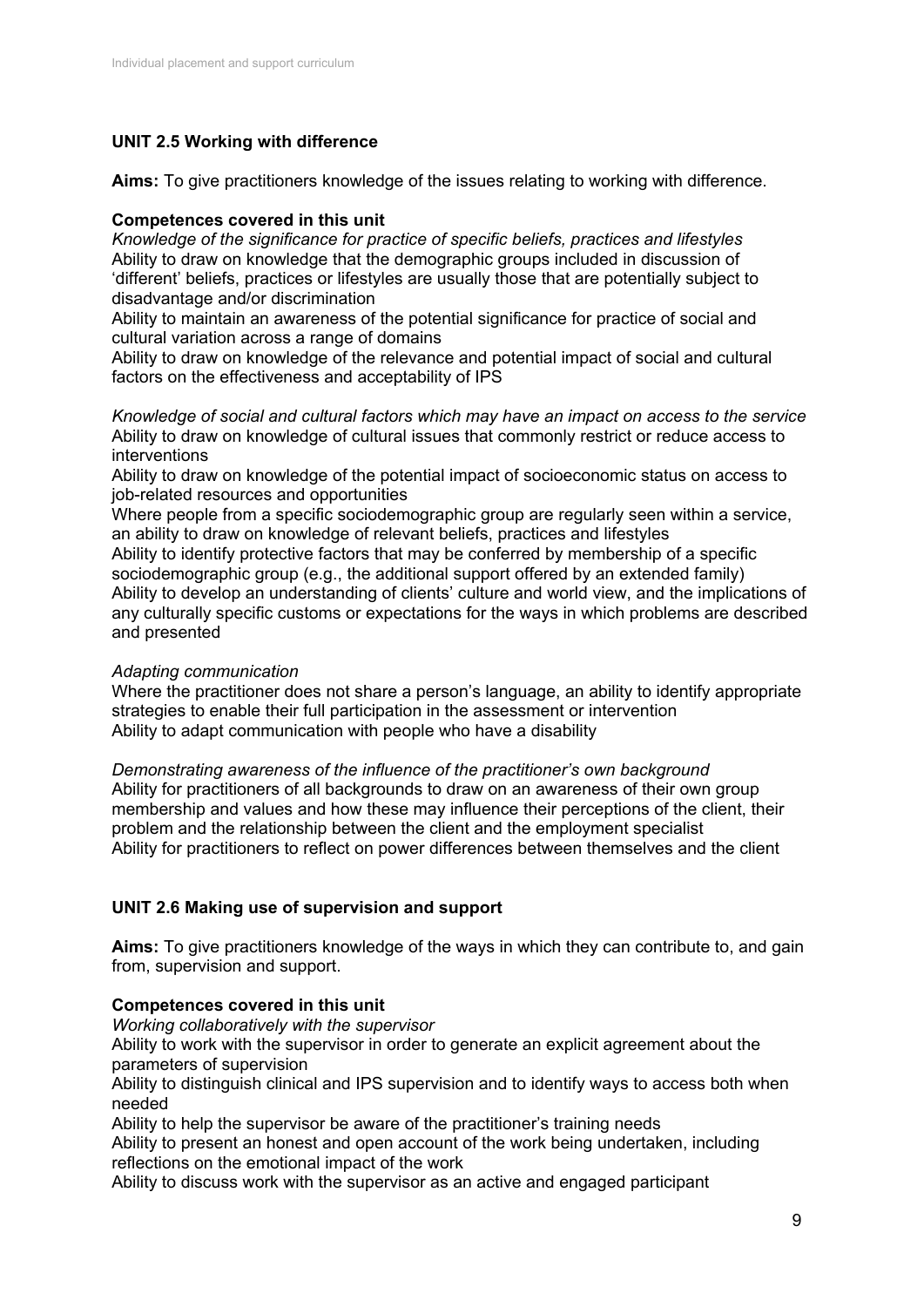Ability to present material to the supervisor in a focused manner Ability to contribute information relevant to fidelity monitoring

#### *Self-appraisal and reflection*

Ability to reflect on the supervisor's feedback and to apply these reflections in future work Ability for the practitioner to be open and realistic about their capabilities and to share this self-appraisal with the supervisor

Ability to use feedback from the supervisor in order to further develop the capacity for accurate self-appraisal

#### *Active learning*

Ability to follow through suggestions regarding relevant reading or additional training made by the supervisor, and to incorporate this learning into practice

*Using supervision to reflect on developing personal and professional roles*  Ability to use supervision to discuss (and reflect on) the personal impact of the work

## **SECTION 3 PUTTING IPS INTO PRACTICE**

#### **UNIT 3.1 Communication skills: Communication skills with clients and their families**

**Aims:** To give practitioners knowledge regarding communication skills.

#### **Competences covered in this unit**

Ability to draw on knowledge of the role of basic communication skills as a way for the listener to gain an accurate sense of the concerns and needs of the person

Ability to apply communication skills that help to engage clients in a collaborative discussion of their circumstances and immediate needs

In order to gain an accurate sense of the person's account, ability for the listener to be aware of (and avoid) any 'filters' they may find themselves imposing Ability to convey an attentive stance through body language

Ability to listen attentively to the person by using active listening skills and trying to make sense of their experiences, behaviours and feelings, and the social context in which these arise

Ability to help the person expand on or explore relevant issues

Ability to judge when questioning is being experienced as helpful and when less so (e.g. where the person is feeling 'grilled')

#### *Ability to listen 'empathically' to the person*

Ability to maintain an awareness of one's own perspective or frame of reference in order not to inadvertently impose it

Ability to convey a basic and empathic understanding of what has been said or conveyed Ability to check the person's understanding by asking them to summarise the discussion and/or any decisions that have been agreed

#### **UNIT 3.2 Communication skills: Ability to foster and maintain a working alliance**

**Aims:** To give the practitioner a practical understanding of the working alliance.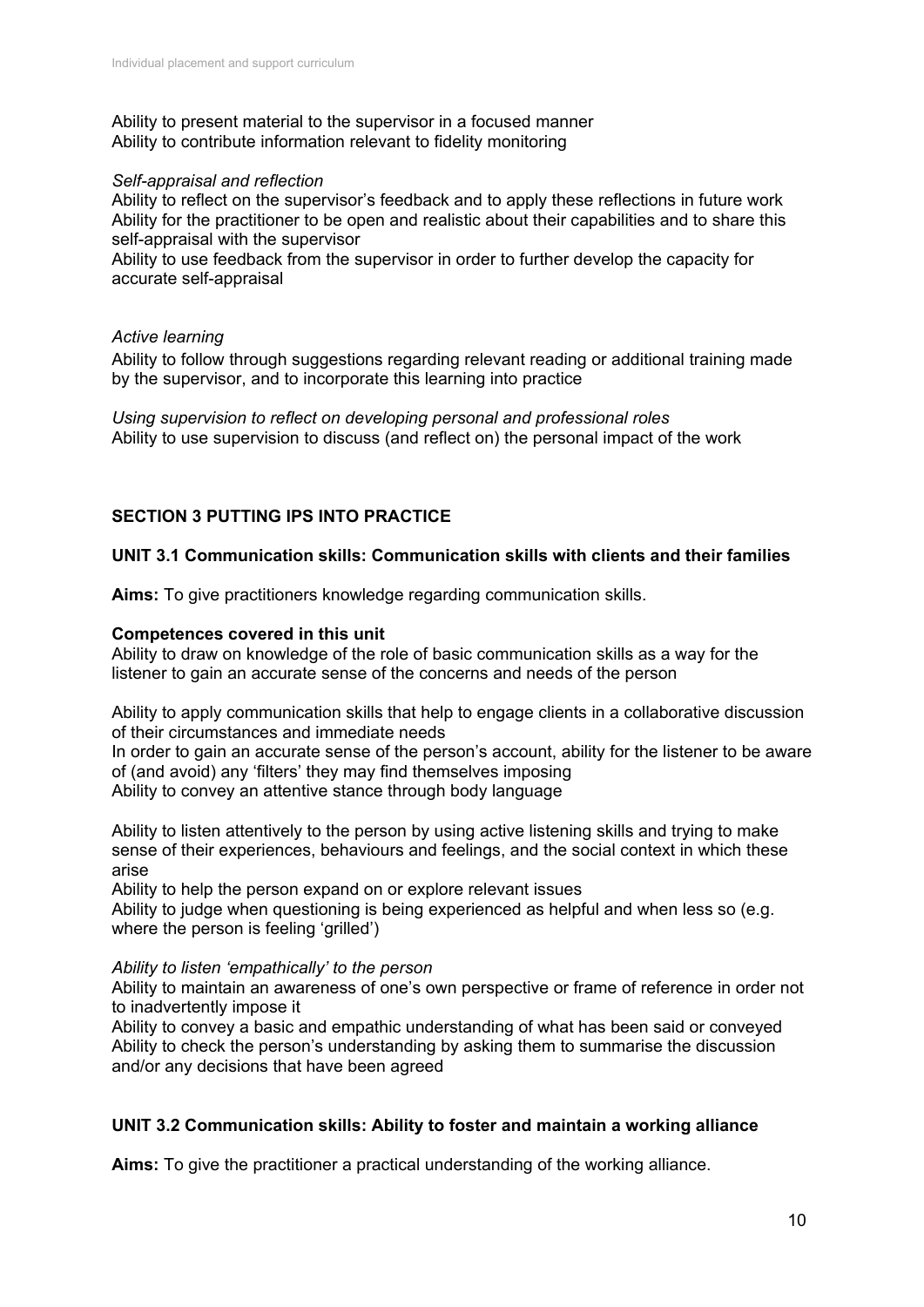## **Competences covered in this unit**

*Understanding the concept of the working alliance in IPS* Ability to draw on knowledge of the three components of the working alliance

#### *Knowledge of practitioner factors associated with the alliance*

Ability to draw on knowledge of practitioner factors which increase or reduce the probability of forming a positive alliance

#### *Knowledge of client factors associated with the alliance*

Ability to draw on knowledge of client factors which affect the probability of forming a positive alliance

#### *Capacity to develop the alliance*

Ability to listen to the client in a manner which is non-judgemental, supportive and sensitive, and which conveys an accepting attitude Ability to validate the client's experiences Ability to gauge whether the client understands the rationale for IPS Ability to help the client express any concerns or doubts they have about IPS and/or the practitioner

#### *Capacity to grasp the client's perspective*

Ability to apprehend the ways in which the client characteristically understands themselves and the world around them

Ability to hold the client's world view in mind throughout the course of an IPS intervention Ability to hold the client's world view in mind, while retaining an independent perspective and guarding against collusion with the client

*Capacity to recognise and address threats to the working alliance ('alliance ruptures')* Ability to recognise when strains in the alliance threaten the progress of IPS Ability to use appropriate interventions in response to disagreements about tasks and goals, or in response to strains in the bond between practitioner and client

#### **UNIT 3.3 Communication skills: Communication skills with the mental health team**

**Aims:** To give the practitioner a practical understanding of communication skills in the context of team working.

#### **Competences covered in this unit**

Ability to draw on knowledge of the roles, responsibilities, culture and practice of the other professionals in the mental health team

Ability to help the team understand and implement the IPS model

Ability to communicate relevant information to members of the team Ability to ensure that information sharing is necessary, proportionate, relevant, accurate, timely and secure

Ability to record what information has been shared, with whom and for what purpose

Ability to update the team regularly on clients' progress in gaining and maintaining employment

Ability to communicate specific clinical issues that have emerged during the process of gaining employment that are not currently being addressed, and which may challenge employability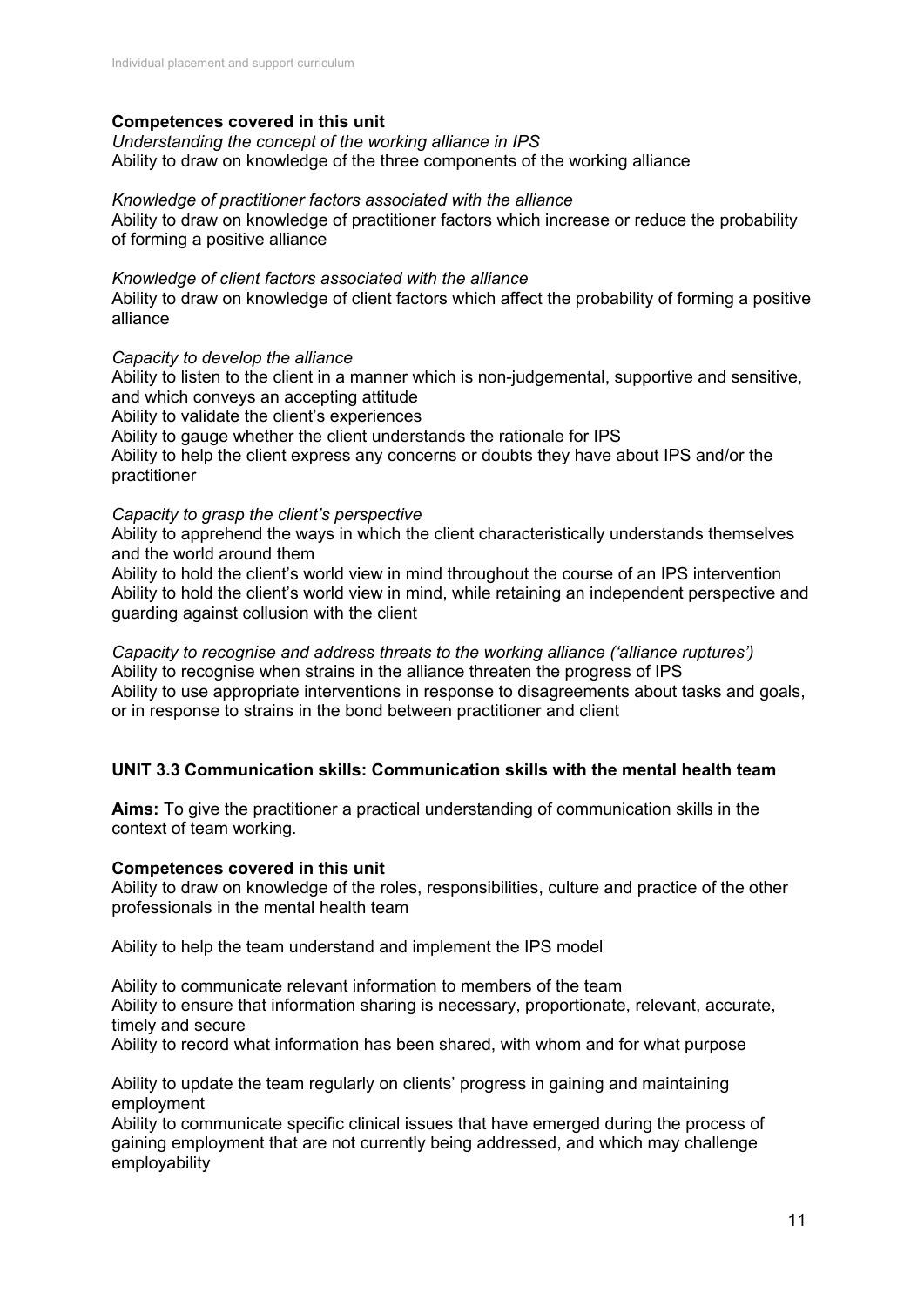Ability to be aware of team dynamics that may challenge effective communication, and to develop strategies to manage these

Ability to discuss challenges to team communication with the employment team leader/supervisor and to consider how these can be best managed

## **UNIT 3.4 Communication skills: Completing a concurrent record of progress**

**Aims:** To give practitioners practical understanding of the importance of maintaining a concurrent record of progress.

## **Competences covered in this unit**

Ability to draw on knowledge that a progress note for each client should be entered into the clinical record (usually after each contact), in order to:

- document progress
- communicate pertinent information to other members of the team

Ability to write a progress note that:

- summarises the activity that has taken place to date
- addresses the goals and objectives set out in the employment plan
- outlines the client's wellbeing and any significant issues or concerns that have arisen

## **UNIT 3.5 Using psychological strategies to support IPS**

**Aims:** To give practitioners a practical understanding of basic psychological strategies that can be used to support the employment process.

#### **Competences covered in this unit**

Where clients have difficulties, worries or concerns that have an adverse impact on their capacity to take up or maintain employment, ability to use psychologically informed strategies that can help them:

- identify and specify the relevant issues
- generate and implement adaptive solutions

Ability to be alert and responsive to implicit or explicit expressions of worry about any aspect of employment by helping clients discuss these

Ability to implement psychologically informed strategies to focus on potential barriers to employment

Ability for the employment specialist to:

- understand and work within the limits of their knowledge and training in psychological techniques
- maintain a focus on issues that relate to supporting employment (rather than to broader aspects of the client's functioning)

#### **UNIT 3.61 Engagement and initial steps: Engaging clients with the IPS process**

**Aims:** To give practitioners a practical understanding of the initial engagement process.

#### **Competences covered in this unit**

Ability to discuss with the client the nature of the support they will be offered and the role of the employment specialist, with the aim of building their interest in IPS Ability to ensure that the client understands: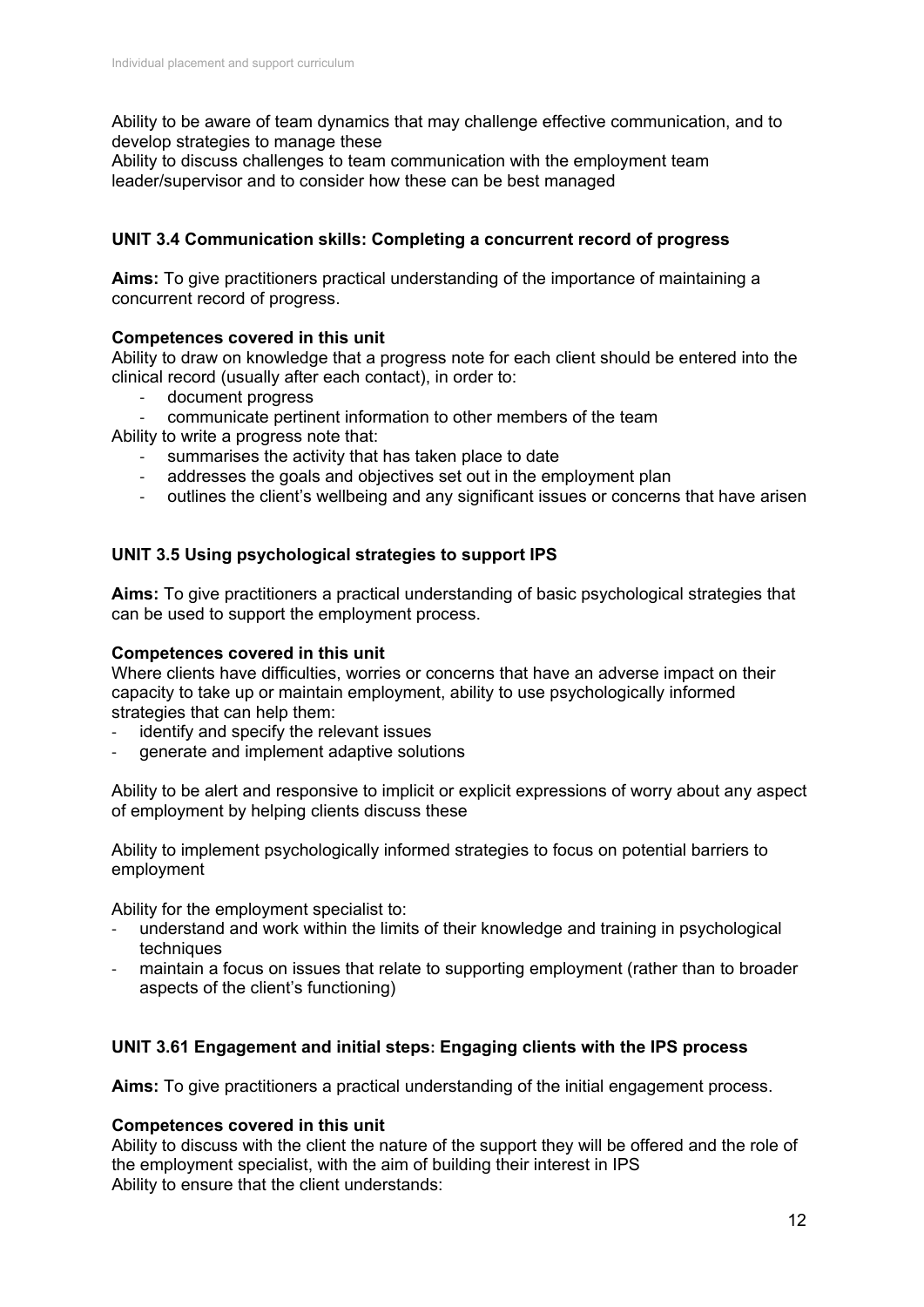- that the employment specialist is part of the mental health team
- the ways that information will be shared between the employment specialist and the mental health team

Ability to spend time getting to know the client, identifying their goals, along with their interests and concerns

Ability to help the client discuss their motivation for gaining employment, and understand how this fits with their values

Ability to meet with the client in a range of settings (e.g. in the office, in the client's home and in community settings) in order to:

- demonstrate the employment specialist's commitment and improve client engagement
- learn how the client relates to others outside the mental health setting

Ability to pace the initial sessions to match the client's needs and capacities (e.g., working towards identifying their goals at a slower pace if this is indicated by the client's responses)

#### **UNIT 3.7 Engagement and initial steps: Providing information on benefits system and financial implications of employment**

**Aims:** To give practitioners a practical understanding of the ways in which information about the benefits system (and its implications for employment) is offered to clients.

#### **Competences covered in this unit**

Ability to draw on knowledge that benefits advice should be offered as one of the first stages in the IPS employment process

Ability to draw on basic knowledge of the operation and application of employment and other benefits

Ability to discuss with the client the financial implications of gaining employment or becoming self-employed

Ability to recognise when formal benefits advice is required in order to accurately appraise the financial implications of seeking and gaining employment

Ability to maintain up-to-date information about the availability of, and access to, benefits advisors in local services

Ability to signpost the client to benefits advice and ensure that they access this Ability to discuss the outcome of formal benefits advice with the client, and help them consider its implications for taking up employment

An ability to help clients access support for budgeting, if required

#### **UNIT 3.8 Engagement and initial steps: Ability to discuss disclosure of a disability and other personal information with the client and with employers**

**Aims:** To give practitioners a practical understanding of issues relating to the disclosure of a disability and other personal information.

#### **Competences covered in this unit**

Ability to draw on knowledge that disclosure of a disability is not a legal requirement, nor a condition of working with the client

Ability to draw on knowledge that the purpose of disclosing a disability and other relevant personal issues should be to benefit the client, and decisions about disclosure should be aligned to this principle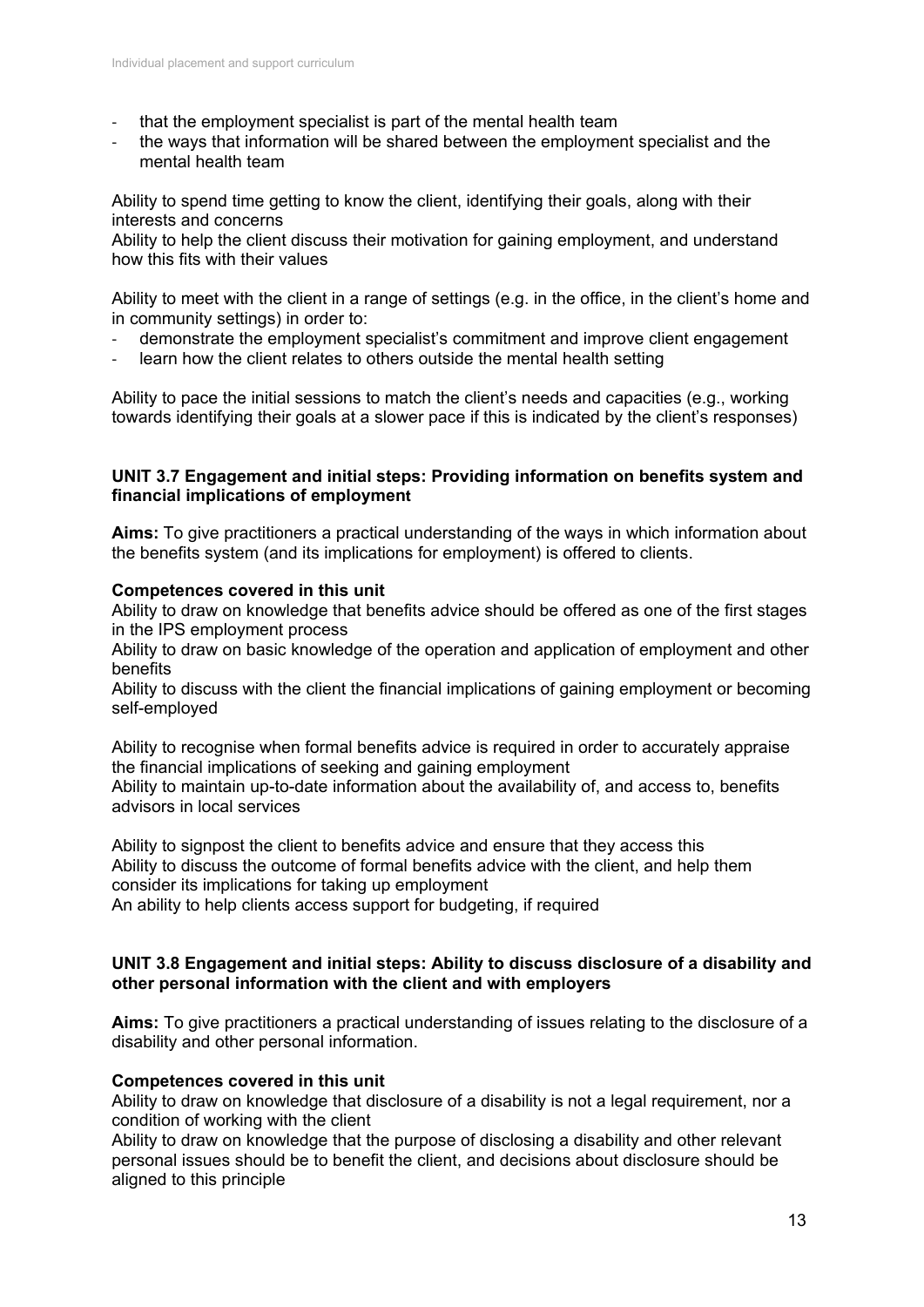Ability to describe the ways in which disclosure of a disability links to the identification of reasonable adjustments and the role of the employment specialist in communicating and negotiating this with the employer

Ability to draw up a personal information plan which outlines how and what information will be discussed with an employer, and by whom

Ability to help the client consider and discuss the advantages and disadvantages of disclosing disability and other personal information to a potential or current employer Where clients are unwilling to disclose disability, ability to discuss the reasons for this in a manner that respects their decision but also helps them explore (and so review) their concerns

Where the client agrees to disclosure of a disability and/or other personal information, an ability to discuss the specific information that will be disclosed and to document this in a personal information plan

Ability to describe to the employer the nature of a client's health issues and other relevant personal information (as agreed in the personal information plan)

Ability to restrict disclosure to the areas agreed with the client

Ability to discuss the possible implications of the client's disability for their functioning in the workplace, and to negotiate the reasonable adjustments that could be put in place to support them

Ability to signpost the employer to services that can advise on adjustments relevant to specific disabilities

## **UNIT 3.9 Engagement and initial steps: Constructing a vocational profile**

**Aims:** To give practitioners a practical understanding of the content of a vocational profile.

#### **Competences covered in this unit**

Ability to draw on knowledge that the aim of a vocational profile is to gather information that establishes a clear picture of the client's strengths, resources and needs, and identifies the type of work and work environment that may be right for them

Ability to draw on knowledge that the vocational profile is built up over time and continues to be elaborated in the light of the client's responses to the process of gaining employment Ability to draw on knowledge that building the vocational profile is part of the process of helping clients learn about their capacities and interests in the context of work, and so identify jobs that are optimal for them at any one time

Ability to draw on a comprehensive range of sources of information to construct a vocational profile, including the client, the mental health team and (with the client's permission) the client's family/cares

Ability to help the client identify their short- and long-term vocational goals Ability to identify the client's

- work history
- current level of adjustment
- interpersonal resources
- work skills
- job-seeking skills
- specific vocational skills
- characteristic work-related behaviours

An ability to draw on labour market research to inform decision-making around employment goals and to connect clients to job opportunities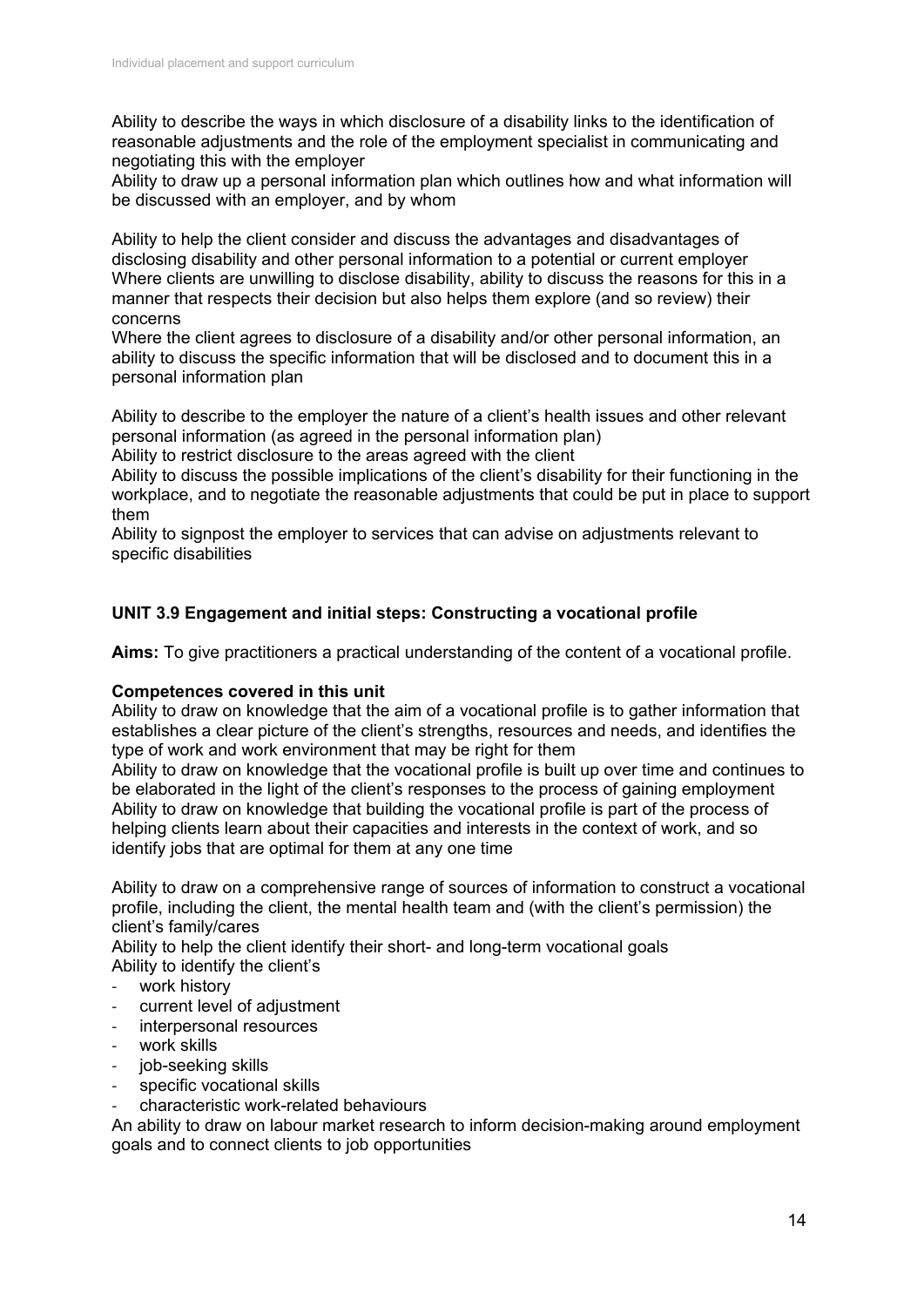Ability to identify factors that may influence decisions about the type of work for which the client is suited

Ability to identify contacts the client could use to facilitate the job search

## **UNIT 3.10 Engagement and initial steps: Constructing an individualised employment plan**

**Aims:** To give practitioners a practical understanding of the content of an individualised employment plan.

## **Competences covered in this unit**

Ability to draw on knowledge that an individualised employment plan needs to be drawn up for each client, and that the plan sets out the course of action, including:

- the client's short- and long-term goals(s), written using the client's own words
- the steps that will be taken to achieve these goals

Ability to draw up a plan that is behaviourally specific, establishes the actions that will be taken and contains enough information to permit other employment specialists who do not know the client to pick up the work

Ability to review and amend the plan on a regular basis

Ability to ensure that the employment plan is integrated with treatment plans developed by and with the relevant clinical team

Ability to ensure that clients are actively engaged with IPS support, and that action plans are proactive (ensuring that goals are achieved in a timely manner)

## **UNIT 3.11 Engagement and initial steps: Providing support for job applications**

**Aims:** To give practitioners a practical understanding of the support offered for client's job applications.

#### **Competences covered in this unit**

Ability to judge the degree of support from which the client may benefit, ensuring that this maximises their autonomy and capacity to draw on their own resources

Ability to identify the areas of support from which the client may benefit, e.g.:

- identifying suitable employers/jobs by using social media, digital and hidden job market routes to employment
- preparing/updating/editing CVs
- helping the client to complete application forms
- discussing how to account for periods of unemployment or absence from the job market
- helping the client to research the employer and the role for which they are applying
- modelling and role-playing interview strategies
- providing follow-up after an interview
- planning ahead for the possibility of rejection (and so mitigating its impact)

#### **UNIT 3.12 Working with employers: Gaining knowledge of local employment opportunities**

**Aims:** To give practitioners a practical understanding of the ways in which employment specialists gather information about local employment opportunities.

#### **Competences covered in this unit**

Ability to draw on multiple sources of information in order to identify local employment opportunities, e.g.: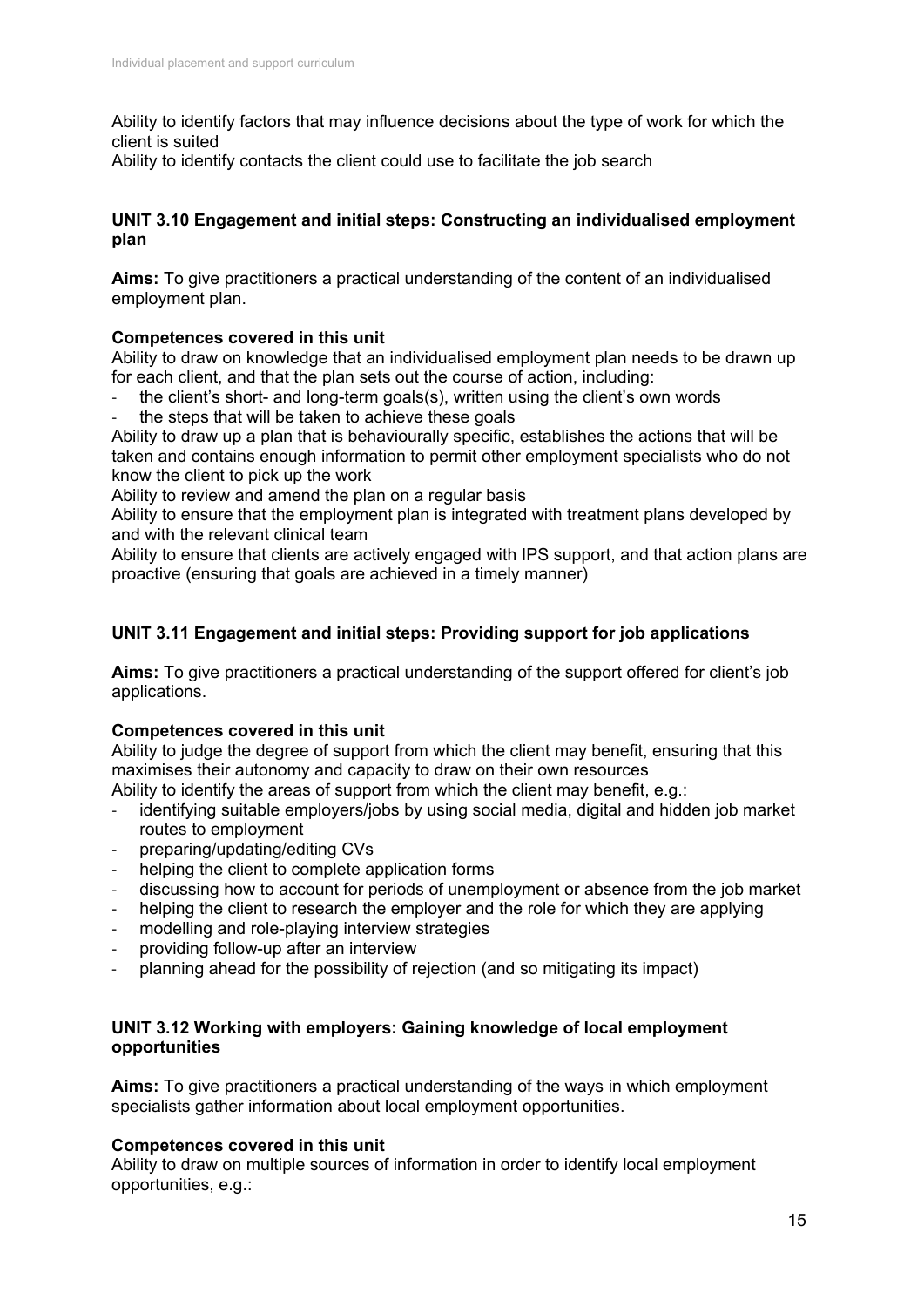- maintaining active links with job centres
- linking with advisors from other supported employment services
- making links with local recruitment agencies
- making links with local chambers of commerce
- regularly reviewing job sites, social media, local papers and trade magazines
- attending jobs fairs and making contact with stallholders

Ability to actively seek out information about potential employment opportunities that may not be formally advertised

#### **UNIT 3.13 Working with employers: Employer engagement**

**Aims:** To give practitioners a practical understanding of the aims of, and skills involved in, engaging with employers.

#### **Competences covered in this unit**

Ability to draw on knowledge that the aim of employer engagement is to build a relationship that enables the employer to trust that the employment specialist understands their specific workforce needs

Ability to draw on knowledge that employer engagement is a core area of activity for IPS employment specialists that:

- involves making multiple (rather than one-off) visits
- requires a range of engagement strategies, adapted to the type and size of employer
- involves a commitment to maintaining ongoing contact
- aims to position the employment specialist as a resource both for the employer and for the client
- is usually focused on supporting an individual client to obtain a job
- involves negotiating job opportunities that map on to the client's strengths, skills and job interests (including job carving)

Ability to draw on knowledge that initial contacts should focus on learning about the employment context and the employer's recruitment needs, rather than on attempts to place a specific client

Ability to formulate and execute a planned strategy of employer engagement that is individualised to each employer and client needs

Ability to use social media, digital and hidden job market routes to uncover job leads and opportunities

Ability for the employment specialist to make an initial introduction to employers Ability to communicate an initial message that identifies the aims and goals of the service Ability to gain an in-depth understanding of the employment context and the employer's recruitment needs

Ability to convey key messages that stresses the potential benefits of involvement with an IPS programme

Ability to adapt the approach being taken to the emerging information being presented by the employer

Ability to identify and respond to concerns about the IPS service raised by the employer

Ability to present a realistic and measured account of the IPS service Ability to describe the ongoing support that the IPS service will put in place for both the employer and the client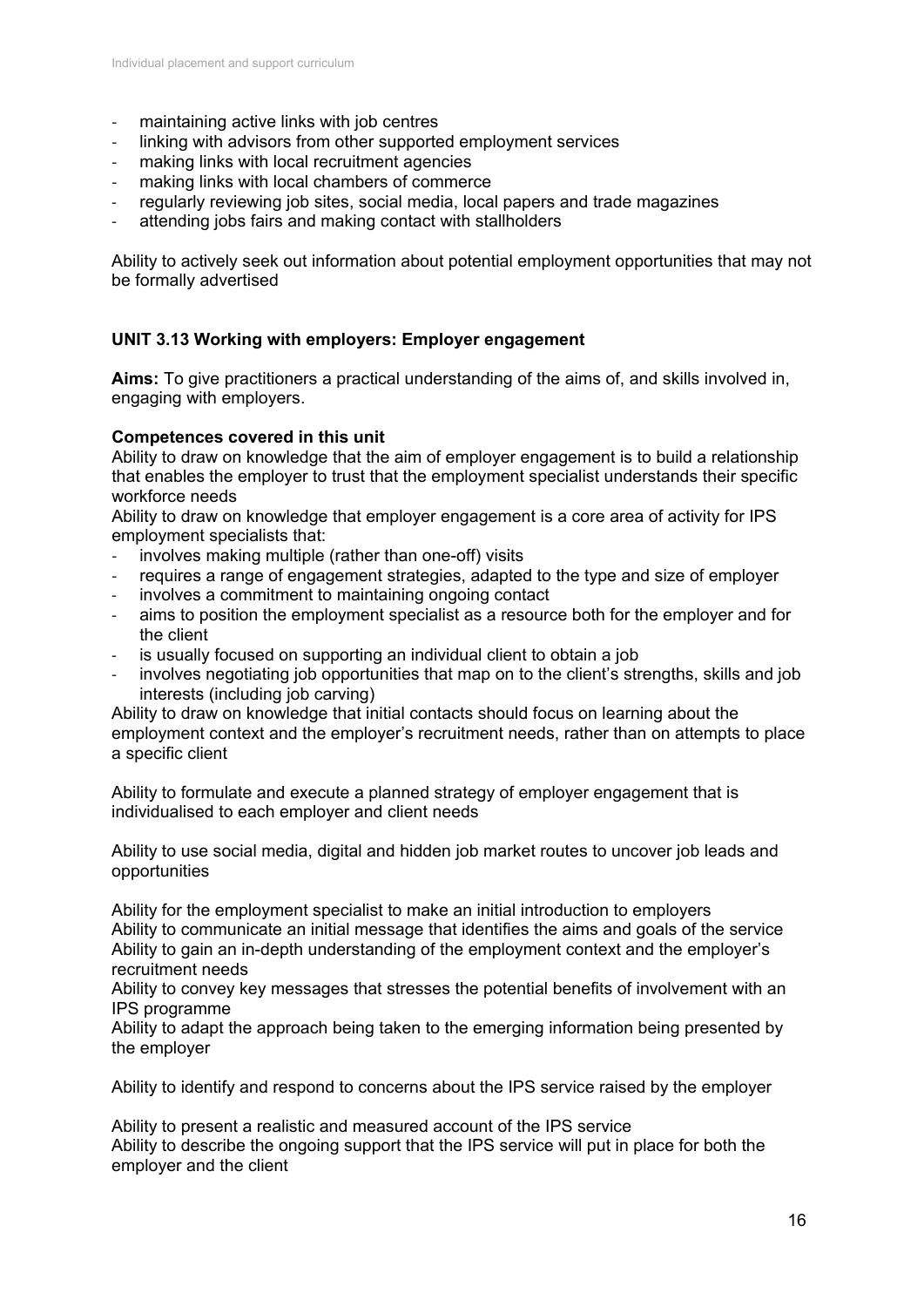Ability to follow up initial visits by a variety of planned contacts

On the basis of a good understanding of the employment context and the employer's needs, an ability to help employers create jobs

Ability to identify clients for whom the job opportunity would be a good match and initiate introductions to the employer

Ability to respond actively when placements are under strain and act as a mediator in order to identify the source of difficulties, manage any conflicts and problem solve the situation

## **UNIT 3.14 Working with employers: Profiling the job setting**

**Aims:** To give practitioners a practical understanding of the issues to be considered in profiling job opportunities.

#### **Competences covered in this unit**

Ability to profile the job setting so as to arrive at a clear picture of the demands of the position and its suitability for the client, including:

- interpersonal characteristics and demands
- job tasks, responsibilities and expectations
- level and type of support, management and supervision
- the work schedule
- the working environment
- financial arrangements
- accessibility
- health and safety

#### **UNIT 3.15 Gaining, supporting and maintaining employment: Conducting a job search**

**Aims:** To give practitioners a practical understanding of the issues to be considered in conducting a job search.

#### **Competences covered in this unit**

Ability to draw on knowledge that:

- people are more likely to maintain employment when supported to obtain a job consistent with their preferences
- the availability of a position should not be the main determinant of job choices
- the aim of the job search is to arrive at the best match between the person and the job

Ability to discuss (and agree with the client) who takes responsibility for the job search

Ability to draw on knowledge of available positions and the characteristics of these positions, based on:

- employer engagement
- knowledge of the local job market
- job profiling

Ability to identify potential matches between the client's interests and abilities and available positions

Ability to make a direct approach to an employer in order to advocate for the client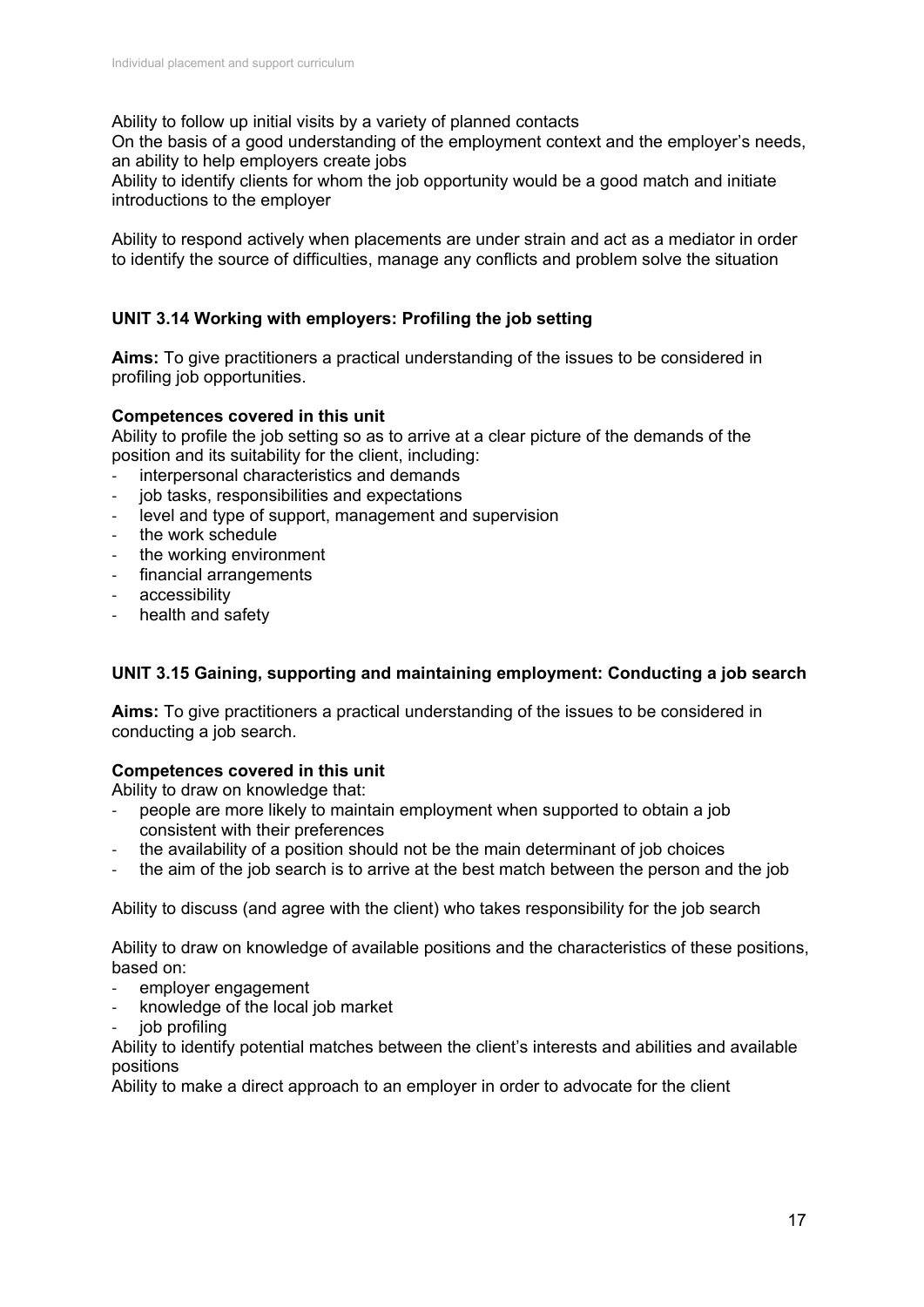## **UNIT 3.16 Gaining, supporting and maintaining employment: Providing individualised job support**

**Aims:** To give practitioners a practical understanding of the provision of individualised job support.

## **Competences covered in this unit**

Ability to draw on knowledge that:

- people with serious mental health problems may have difficulty maintaining employment without ongoing follow-on support
- the goal of job support is not only to help the person maintain employment, but also to improve their quality of life
- the offer of job support always includes support to the employer

Ability to judge when to offer support to the client and when to foster independence and their capacity for self-management

Ability to make use of the vocational profile in order to anticipate likely support that the client will need

Ability to develop an in work support plan with the client and other relevant stakeholders

Ability to ensure that:

- when there is positive feedback about the client's progress this is communicated to them
- when there is feedback about areas that need attention, this is framed in a positive way that enables the client to learn from their experience

Ability to monitor placements in order to identify and troubleshoot initial and ongoing issues Ability to respond promptly to any problems that emerge

Ability to match the intensity and timing of support to the client's needs and to judge whether and when to increase or decrease the level of response

Ability to identify interpersonal issues that may have emerged and to work with the client and the employer in order to resolve them

#### *Ability to offer support directed to any emerging difficulties*

Ability to offer psychologically informed support directed at any emerging emotional issues or difficulties

Ability to offer support to the employer

Ability to offer direct support in the workplace

Ability to discuss with the client (and the mental health team) issues that emerge in (and have an impact on) their work environment and which relate to the client's mental and physical health

Where the client raises the possibility of leaving their post, an ability to judge the most appropriate response

Ability (with the client's consent) to liaise with the client's family/carers to consider how they can support employment and identify any challenges to this

Ability to support clients already in employment who wish to return to work after a period of absence by developing a return to work plan with the client, their employer and relevant health and social care professionals